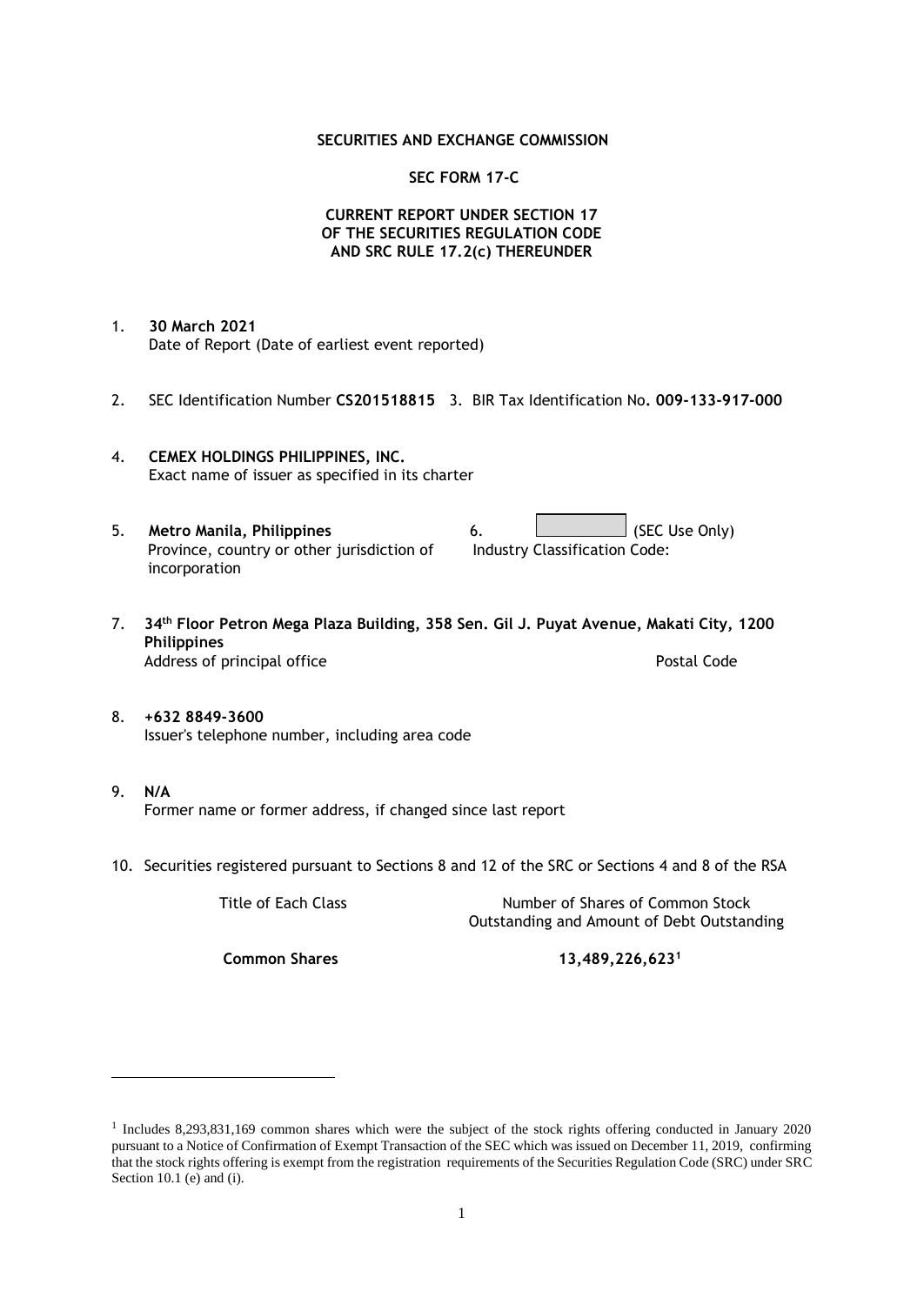11. Indicate the item numbers reported herein: **Item 9 - Other Events**

**CEMEX HOLDING PHILIPPINES, INC. ("CHP") reports on the use of proceeds realized from the Stock Rights Offering (SRO) of 8,293,831,169 common shares of CHP that was conducted in**  Based on the Offer Price of £1.54 per share, the total proceeds from the SRO **amounted to P12,772,500,000.26.** 

**The following costs and expenses were disbursed/charged today against the SRO proceeds:**

| USE OF PROCEEDS/PURPOSE                                   | <b>AMOUNT</b> (in<br>Pesos) |
|-----------------------------------------------------------|-----------------------------|
| Costs and expenses associated with the SOLID Cement plant |                             |
| expansion project <sup>1</sup>                            | 75,391,768.11               |

<sup>1</sup>*Funded through advances made by CHP to Solid Cement Corporation ("SOLID") under the Revolving Master Loan Facility Agreement dated 3 March 2020 entered into between CHP, as lender, and SOLID, as borrower*

## **SIGNATURES**

Pursuant to the requirements of the Securities Regulation Code, the issuer has duly caused this report to be signed on its behalf by the undersigned hereunto duly authorized.

**CEMEX HOLDINGS PHILIPPINES, INC. 30 March 2021 Issuer Date** 

 **Jannette Virata Sevilla Compliance Officer**